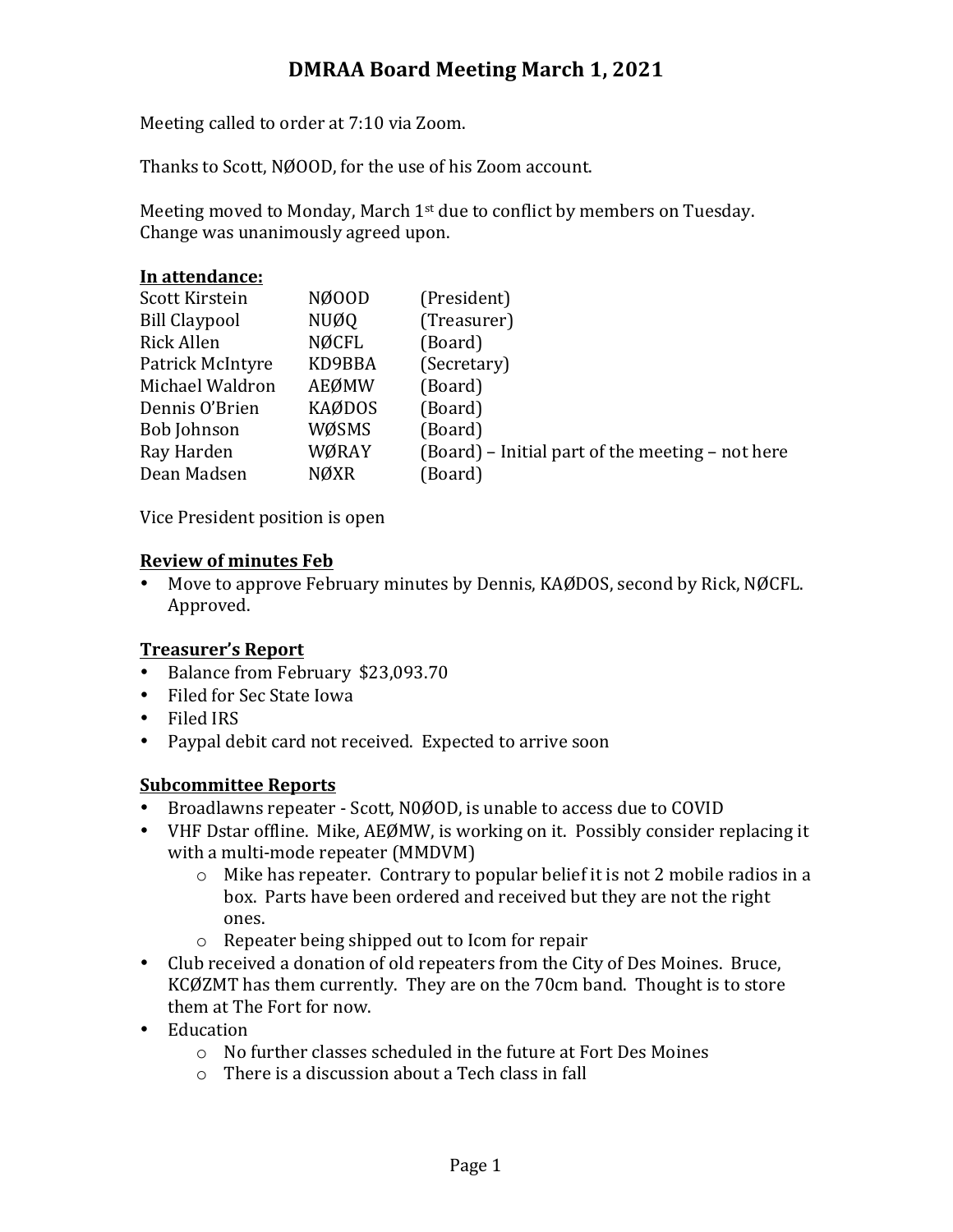- $\circ$  Contacted by Area 515, the maker group, to do a class there. There are members there that would like to get their Tech license
- Field Day June 26-27 in 2021,  $4<sup>th</sup>$  full weekend No further updates

### **Ares Update**

- Zoom call for ARES in January  $18<sup>th</sup>$  was cancelled. No update
- Fight for Air Climb Sat May 15

#### **Programming**

• February - Virtual Reality presentation from MechDyne was well attended via Zoom. Received favorable feedback.

Future meetings

- March
	- $\circ$  Discussion about the club station at the Fort. Work is needed to complete the antenna installations.
	- $\circ$  The usual meeting in March by the National Weather Service cannot be done in person. The NWS is having a virtual meeting on April 6th and all are encourage to attend it. A link will be posted on the website.
- April Pat, KD9BBA, will present on ADSB and setting up a station to receive and report flight information
- May Rick, NØCFL, to present information on the Volunteer Examiner Program
- Other Ideas:
	- $\circ$  Personal projects that people are working on?
	- $\circ$  Members give Virtual HAM Shack Tour Need at least a month or more for members that wish to share to prepare.

#### **Fort Des Moines**

• March's meeting will be a dedicated discussion about the club station and the work that needs to be performed.

#### **Hamfest Committee** - No update

- DMRAA 2021 Hamfest date of Saturday, April 24<sup>th</sup> is reserved
- Agreement to have the Hamfest at Fort Des Moines as a tailgate event.
- It was agreed that the club should let contract go at fairgrounds
- At this point no major vendor has agreed to participate due to COVID.
- Pat do to write up

## **Existing business**

- Web site/static page updates no changes
	- $\circ$  Mike, AEØMW, to do basic updates to the website
	- $\circ$  Pat, KD9BBA to be a backup
- Membership List  $-$  No update
	- $\circ$  Move existing spreadsheet to Google Docs as read only.